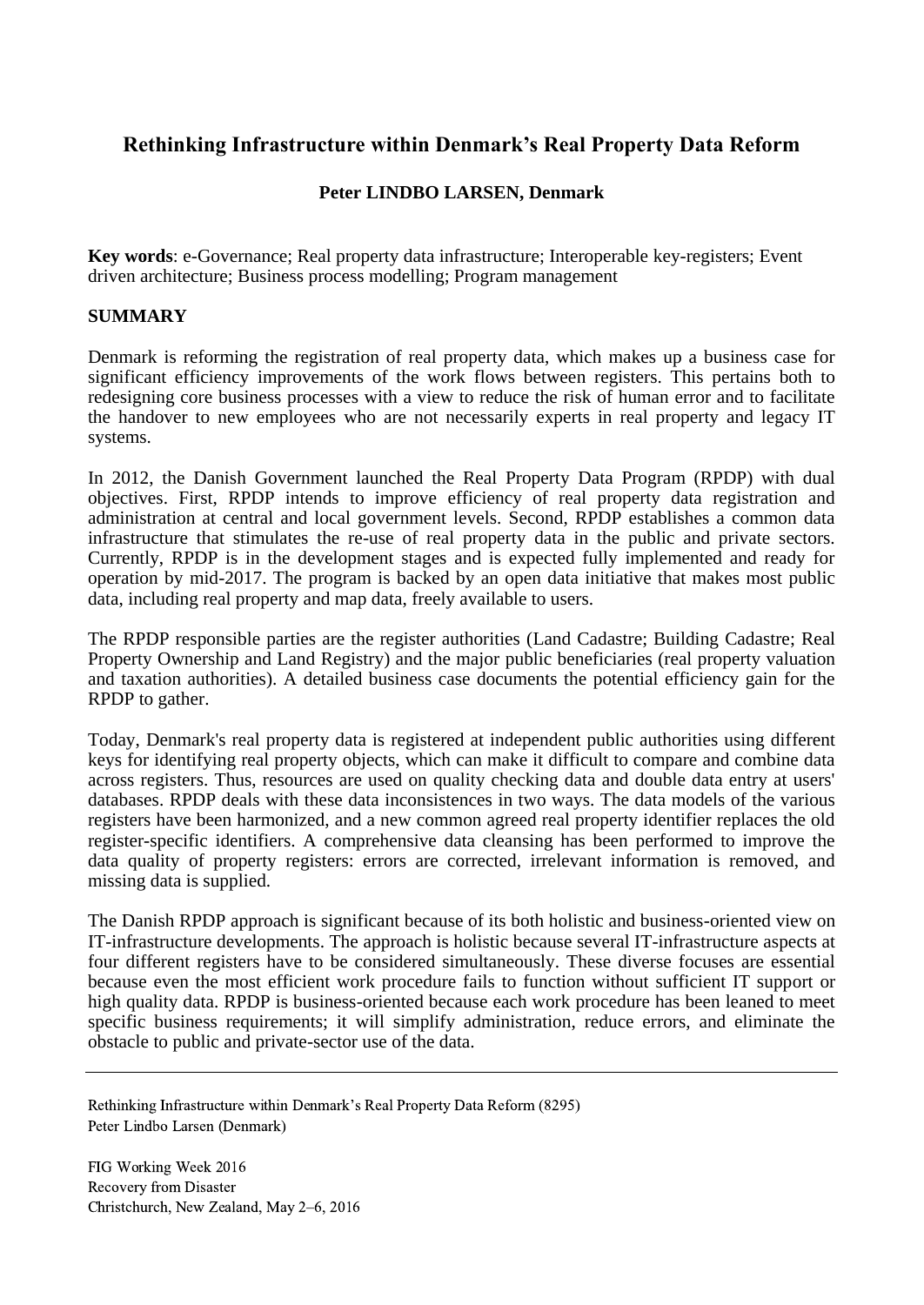# **Rethinking Infrastructure within Denmark's Real Property Data Reform**

# **Peter LINDBO LARSEN, Denmark**

# **1. INTRODUCTION**

# **1.1 Background**

In 2002, the Danish Government approved that both central and local government real property data registrations should be made available to public and private users – free of charge. This initiative included data from the following registers and systems: Land Cadastre, Building Cadastre (buildings and dwellings), Municipal Property Register (ESR) and State Register of Real Property Valuation. Consequently, a public data warehouse system (OIS) was established for dissemination of data from these registers. At OIS [\(http://ois.dk\)](http://ois.dk/), property data are made available and accessible to everybody. This early open data initiative has ignited innovation among private entrepreneurs. They took advantage of the free data and developed IT-system solutions and services for use and benefit to both public and private industries. In 2014, also the Land Registry was opened allowing users to acquire land register data free of charge via the Registry's web services.

# 1.2 **The Danish property data infrastructure**

The Danish real property data infrastructure is de facto constituted of the below real property registers together with the OIS-datawarehouse. The registers have been established to meet specific needs. The registers refer to four different legislations and are administered by ministries and agencies.

# 1.2.1 Land Cadastre

The Land Cadastre was originally established for fiscal purposes. Today, it is the base register for identification of land parcels and some specific restrictions of use. A real property object in sense of the Land Cadastre is one or more jointly registered land parcels. Cadastral properties are identified by a unique ID (SFE-no) with a secondary combined key: cadastral number + cadastral sector number. Note that : the real property types "condominium" and "building on leased land" are not known to the Land Cadastre.

# 1.2.2 Land Registry

The Land Registry registers transactions on real properties and agreed property rights, including change of ownership, mortgages and restrictions of rights (servitudes). The Land Registry receives cadastral updates (e.g. subdivisions and amalgamations) from the Land Cadastre. The Land Registry is the base register for registration of condominiums. The Land Register will register buildings on leased land, but only if the building is subject to transaction and security of loans. The

Rethinking Infrastructure within Denmark's Real Property Data Reform (8295) Peter Lindbo Larsen (Denmark)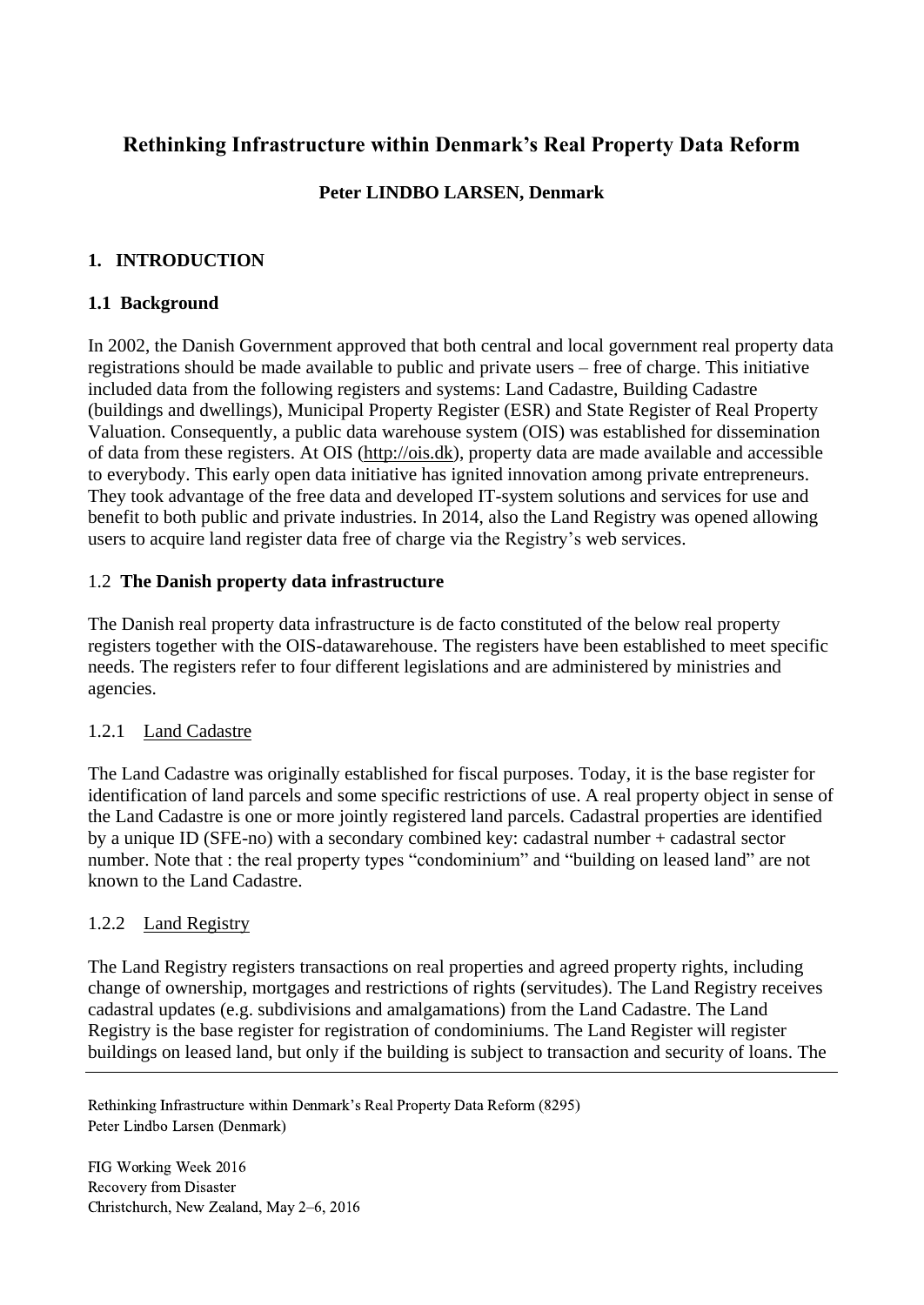Land Registry identifies real properties via a complex combined key of cadastral number, cadastral district, condominium number and building number. Note that it is not compulsory to register property rights, including transfer of property ownership, thus the register might hold information of owners that is out-of-date.

# 1.2.3 Municipal Property Register

The Municipal Property Register (ESR) was the first Danish digital real property register. ESR comprises three legs: 1) Property data; 2) Property valuation functions; 3) Land taxation functions. This register holds a complete copy of the Land Cadastre registrations together with copies of Land Registry's condominium data. Buildings on leased land are registered in ESR independent of the registrations that take place at the Land Registry.

Since the Land Registry cannot guarantee to provide up-to-date ownership information, the ESR includes a property ownership register. Ownerships are maintained partly manually and partly automatically via electronic Land Registry notifications with information on registered ownership transfers.

ESR-properties are identified with a 10-digits unique property number.

# 1.2.4 Building Cadastre (Building and Dwelling Register)

The Building Cadastre was initially established for valuation and statistical purposes. This register holds detailed information of both exteriors and interiors of all buildings and other constructions. This register is maintained on basis of data provided by the citizens who apply the municipal administration for permission to build. The buildings and dwellings of the Building Cadastre are linked to the real property objects of the Municipal Property Register via ESR-IDs (property number).

# 1.2.5 Remarks of the current real property data infrastructure.

<span id="page-2-0"></span>The above descriptions reveal that the current registration and use of real property information reflects the need of registers rather than of the data users. Each register authority originally developed IT-systems and workflows suitable for the register itself. These IT-systems were established before it was feasible to exchange and to combine data from various sources. The below table summarizes the Danish real property registers characteristics on central interoperability parameters.

Rethinking Infrastructure within Denmark's Real Property Data Reform (8295) Peter Lindbo Larsen (Denmark)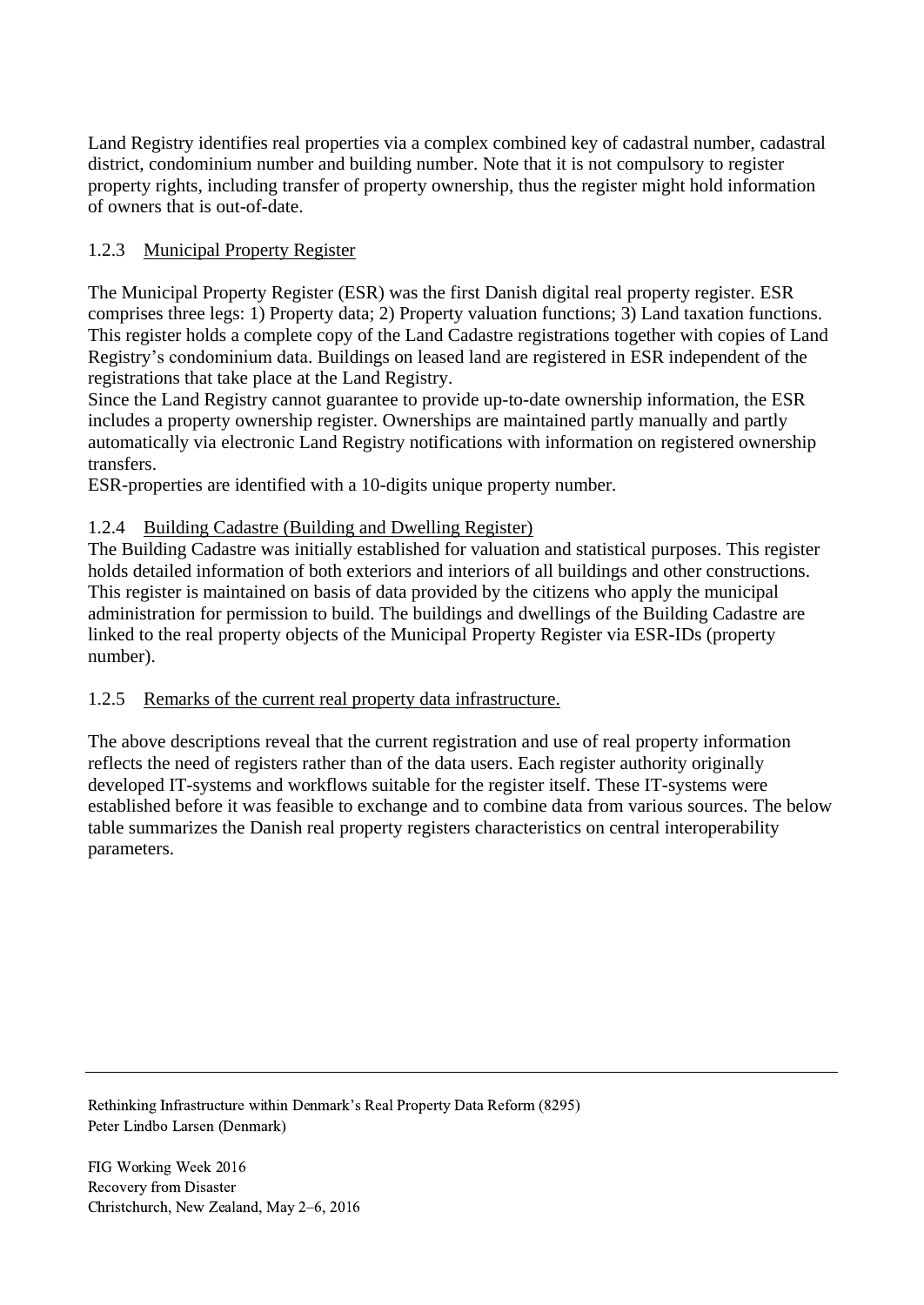#### **Table 1: Characteristics of Danish real property registers**

| <b>Register</b>           | <b>Real property</b><br>term | <b>Property ID</b>          | Property types in the<br>register |
|---------------------------|------------------------------|-----------------------------|-----------------------------------|
| <b>Land Cadastre</b>      | Cadastre property            | SFE-no (unique)             | Land parcel $(s)$                 |
| <b>Land Registry</b>      | <b>Land Registry</b>         | Unique combinations of      | Land parcel $(s)$                 |
|                           | property                     | cadastral number, cadastral | Condominium                       |
|                           |                              | sector number, condominium  | Building on leased land           |
|                           |                              | number and building number  | <b>Others</b>                     |
| <b>Municipal Property</b> | Valuation                    | Property-number (unique)    | Land parcel $(s)$                 |
| Register                  | property                     |                             | Condominium                       |
|                           |                              |                             | Building on leased land           |
|                           |                              |                             | Others                            |
| <b>Building Cadastre</b>  | Valuation                    | Property-number (unique)    | Land parcel $(s)$                 |
|                           | property                     |                             | Condominium                       |
|                           |                              |                             | Building on leased land           |

Today, the Danish real property data infrastructure is unnecessarily complex. To establish the complete picture of a real property object involves data gathering across registers. The registers use different keys for identifying real property objects and define common terms differently. This complex set-up with more data in different registers might leave the reader with an impression the Danish property data infrastructure is inadequate for the support of efficient and secure basic registration of real properties. On the contrary, the infrastructure works perfectly within the professional domain of each register. Examples: 1) The Land Cadastre ensures, in collaboration with licensed surveyors, a proficient and secure registration of land; 2) The Land Registry has a 100 per cent digital work flow based on digitally signed documents, and the state guarantees each registration and compensates if the registration is substantially incorrect.

The existing property data infrastructure is challenged on its interoperability. As illustrated in

#### **[Table 1: Characteristics of Danish real property registers](#page-2-0)**

above, it could be a challenge to combine property data across registers, mainly because the registers define and identify some real property object differently. It works but manual interference

Rethinking Infrastructure within Denmark's Real Property Data Reform (8295) Peter Lindbo Larsen (Denmark)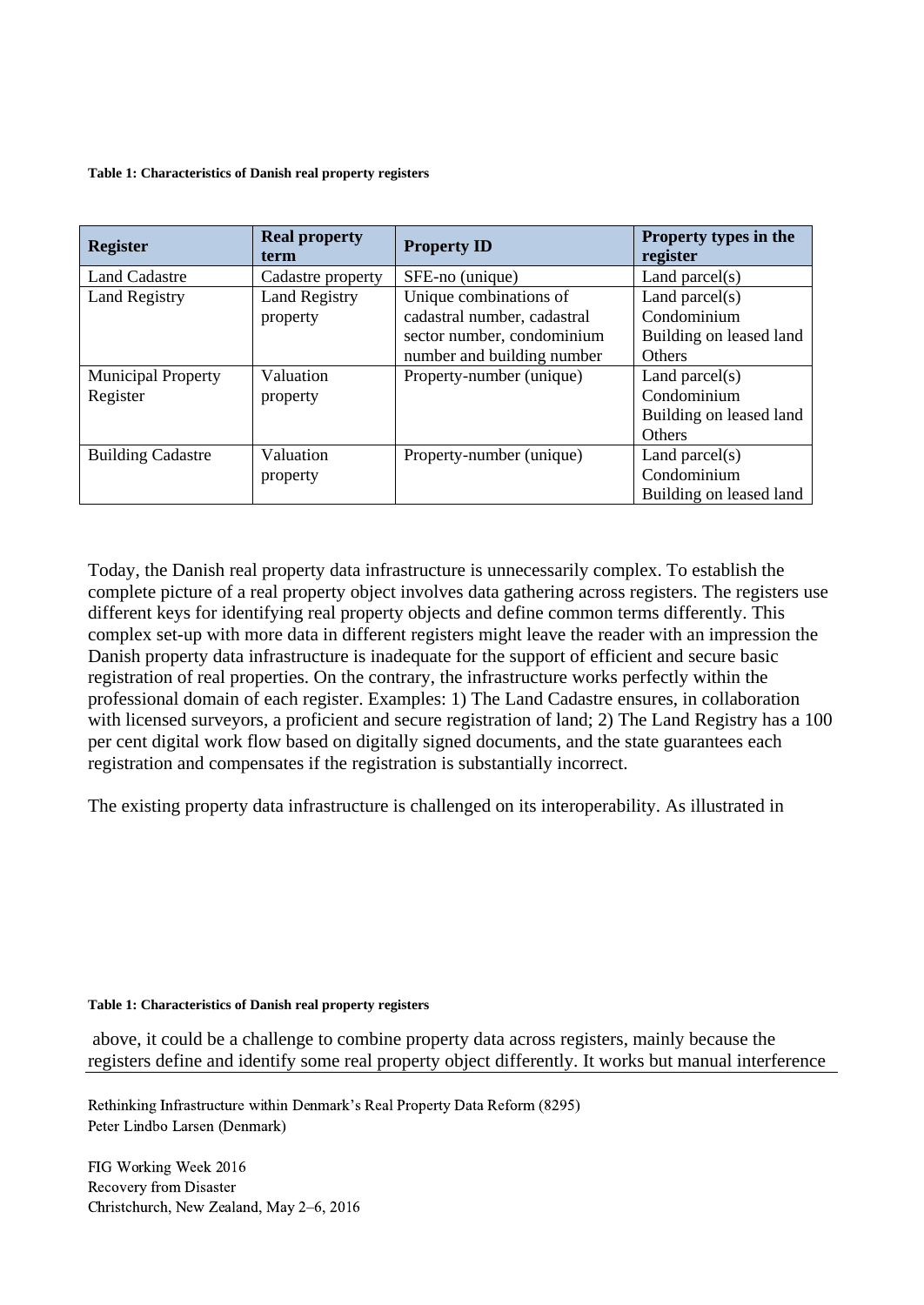is sometimes needed, which naturally opens for the risk of human generated errors. Furthermore, for building on leased land it could be a challenge to know which register is the most appropriate to use. Professional users expect that data from public registers are updated and trustworthy.

The Municipal Property Register (ESR) mainly holds data copied from authentic registers, but reorganized into the ESR data structure. The "non-authentic" ESR is a corner stone of the data infrastructure because it is the most complete property register, and therefore the register with most users. Many public IT-systems get property data updates directly from ESR, whereas private data users are supplied with ESR-data via the OIS-datawarehouse.

# 2. **THE NEED OF RETHINKING THE DANISH REAL PROPERTY DATA INFRASTRUCURE**

Since the first open data initiative of 2002, the demand of structured digital information on real properties has risen significantly in general and in the private sector in particular. Also the usage of real property information has changed over the years. Today property data is not only of interest to the conventional users, e.g. the financial sector and the construction industry, but property information has also become an integral data component of various other industries, for instance business consulting and communications.

Usually, data users outside the core of real property data domain are not capable safely to compare and combine data across registers. Therefore, the interoperability of the property data infrastructure is much more critical nowadays than it was earlier, when users in many cases had a professional background and knew the pitfalls in dealing with real property data.

Private data users (e.g. the financial sector, state agents, lawyers, and other real property market stakeholders) claim that the property data infrastructure does not meet the market needs of information and functionality. Concerning the users' functional needs, it is not feasible under the existing data infrastructure to provide users with a closer business-to-business integration to the property registers. In 2013 - to meet users' requirements - the Danish Government opened an online one-stop-shopping service for provision of standardized property data reports for potential real property buyers. This service provides yearly some 130,000 standard reports.

The first version of the Municipal Property Register (ESR) was established in the mid-1960s. ESR is a legacy system that technology wise is up-to-date; however, the overall system architecture, data structures and functionality are outdated. For this and other reasons, both the Local Governments of Denmark (representing 98 municipalities) and the Ministry of Taxation have launched initiatives to abandon ESR and move property valuation and property taxation businesses to modern and less costly IT-platforms. This has opened a window of opportunity to rethink the real property data infrastructure in a broader interoperability perspective.

# **2.1 Barriers for interoperability improvements**

Rethinking Infrastructure within Denmark's Real Property Data Reform (8295) Peter Lindbo Larsen (Denmark)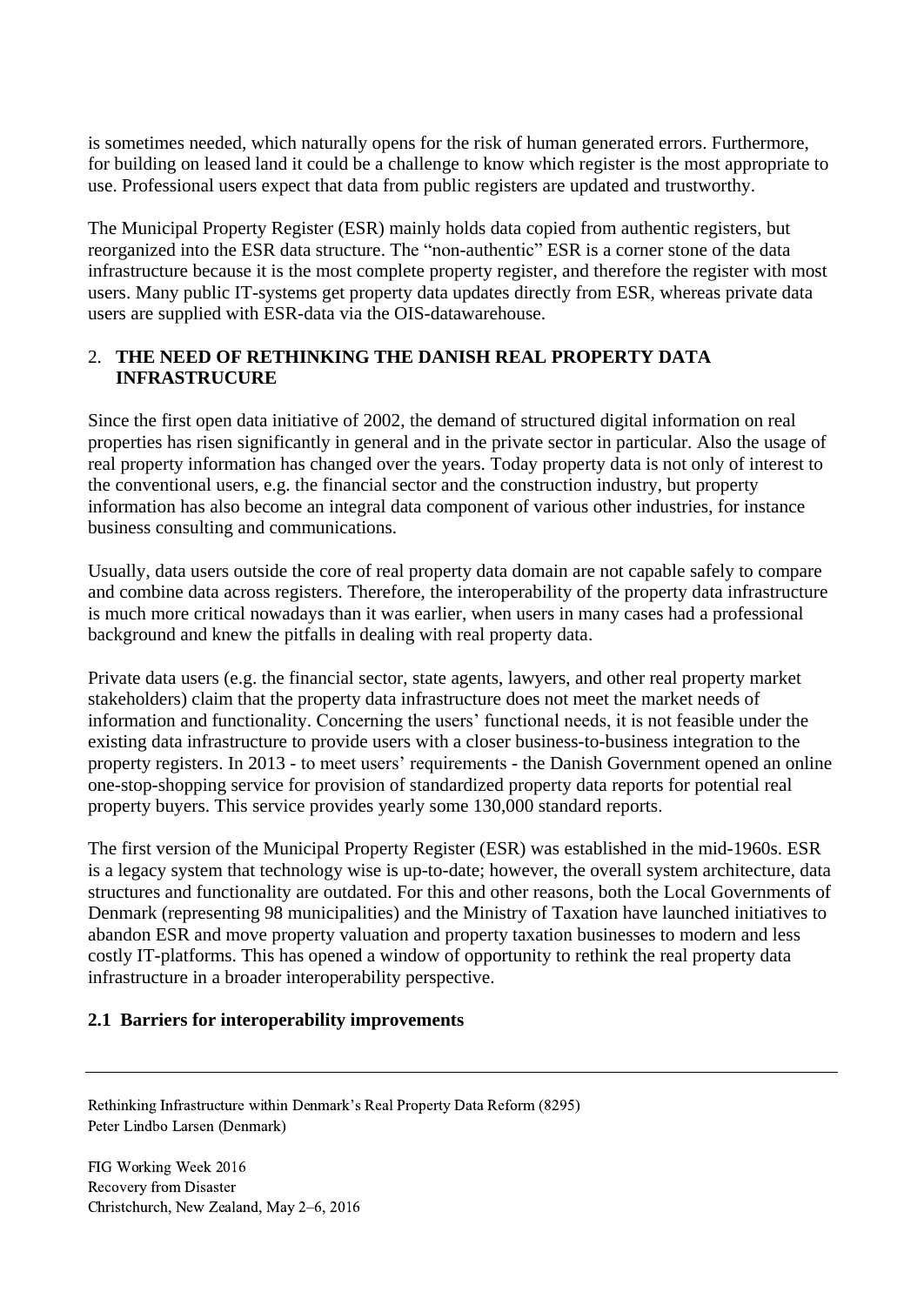Among professional data users, it is recognized that the current Danish property data infrastructure does not support nowadays demand. The data users require harmonized property information that is made available and accessible via interoperable networks. The public and private sectors share the interest of removing any barrier that prevents the data users from efficient re-use of public property information.

The interoperability barriers are numerous. In this context, only the most significant barriers are considered. The barriers are conveniently grouped into technical and organizational/financial issues.

Technical issues that hinder interoperability improvements:

- − Lack of common agreed property identification: *It is necessary to have a commonly agreed identifier to ensure a unique identification of real property objects across registers.*
- − Lack of common agreed real property terminology: *To reduce risks of confusing the communication of property information, it is necessary that both data providers and users apply the same terminology.*
- − Real property information is redundantly registered in more registers: *Double data registrations violate fundamental data management rules and should be abandoned. First, the slave might come out of synchronization with its master register. Second, double data entry and maintenance costs extra resources.*
- − The property registers are lacking functionality that allows users' IT-systems to integrate further with the registers: *For security reasons, the users will not get direct access to neither the registers nor their associated production systems. Alternatively, a complete redesign of the data infrastructure based on the principles of service and event-driven architecture would allow users to be real time notified on data changes.*

Organizational and financial issues that hinder interoperability improvements:

- Each register authority is accountable that the register is adequate and administered in accordance with underlying law and regulations: *The register authority is delegated to perform specific tasks – no more, no less. Consequently, the encouragement for the register authority to consider cross-organizational issues is limited.*
- − The running costs of the registers are financed under individual government budgets which diminish possible across registers developments: *Dedicated and limited budgets prevent registers from initiating significant data infrastructure developments.*
- − Data users will have extra expenses for adoption and implementation of data infrastructure in their IT-systems: *If the implementation cost exceeds the benefits, the users will withdraw from investing in the required IT-system update. This issue is in particular relevant in relation to legacy systems (e.g. the Municipal Property Register), where required system updates are implemented at high costs.*
- − Lack of financial encouragement for individual data infrastructure initiatives: *Usually, the benefit of data infrastructures initiatives are shared between the users of the infrastructure. Thus, it might be hard for individuals to establish a positive business case on isolated infrastructure investments.*

Rethinking Infrastructure within Denmark's Real Property Data Reform (8295) Peter Lindbo Larsen (Denmark)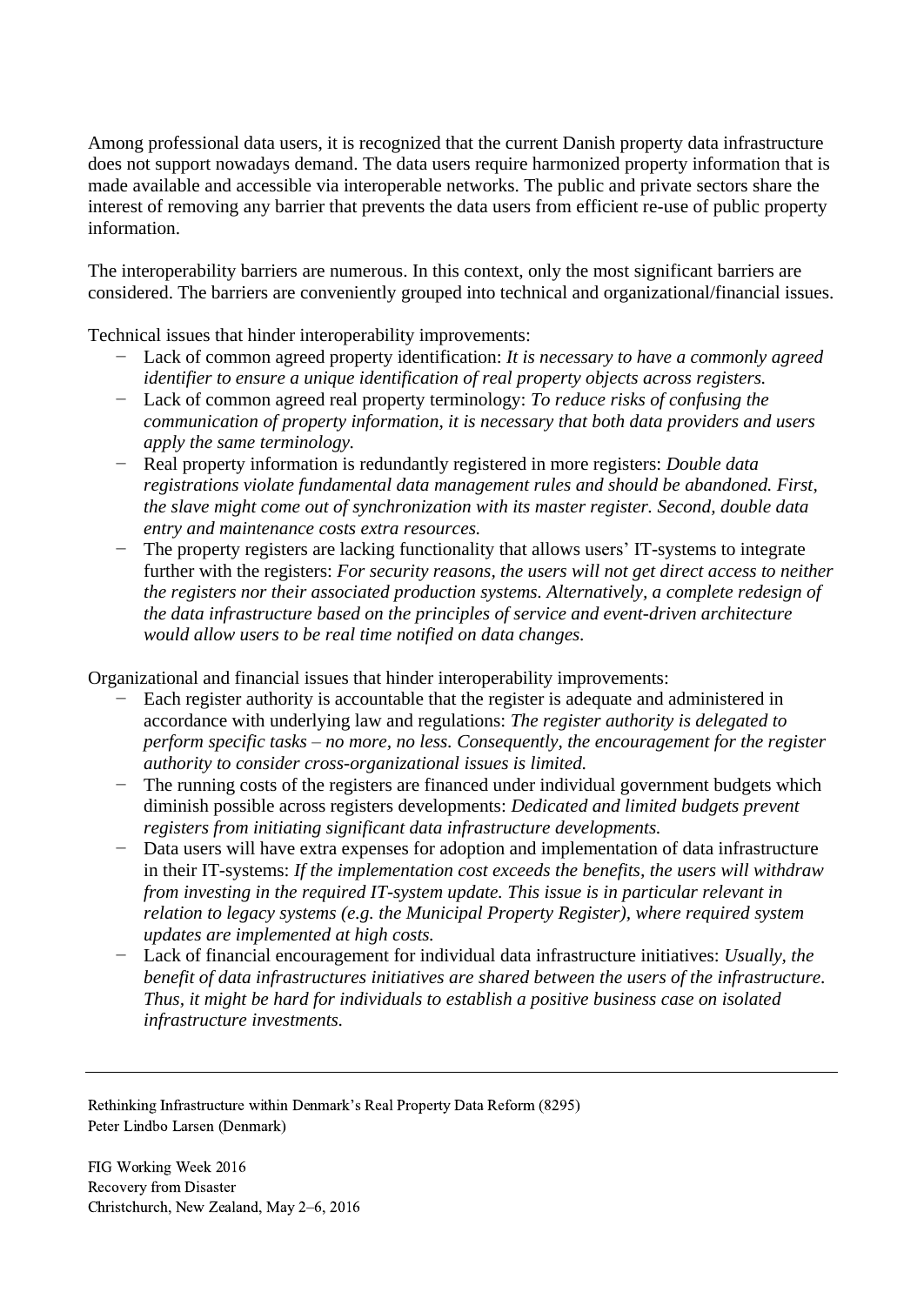# **2.2 Danish eGovernment Strategy 2011 – 2015**

In 2011, the Danish Government in collaboration with Local Governments of Denmark (municipalities) submitted a common eGovernment Strategy for 2011 – 2015.

One of the strategy focus areas were "Shared basic data for all authorities". This focus area included five initiatives, including an initiative on real property data: "*Reusing data on real property building and addresses*". Further on this initiative the strategy states: "*In 2012, we will finalize our action plan for a stronger, simpler digital data infrastructure for the real property and buildings domain.*" …. "*Duplication of registers will no longer be needed, and local authority property registers can be rationalized*".

For the first time, a Danish a central Government strategy has addressed the real property data domain.

The other strategic initiatives with relevance for the property data initiative are:

- − Distribution of base data: *Investigate the possibilities for a shared infrastructure for distribution of basic data.*
- − More detailed geographic data: *Establish a single high-quality and easy-to-access authoritative source of administrative boundary data.*

## 2.2.1 Establishing a positive business case

The next step towards the realization of the vision of coherent real property data infrastructure was to establish an **action plan** for the eGovernment initiative. The initiative has been subject to detailed investigations to document that the vision is implementable and the plan has a positive business case.

The investigations were organized in a project group subordinated a steering committee with participation of the involved parties: Danish Enterprise and Construction Authority (chair); Min. of Finance; Danish Geodata Agency; Danish Land Registration Court; Min. of Taxation and Local Government Denmark (municipalities).

The investigations included the following activities:

- − Development of a high level proposal of the ideas for a new property data infrastructure.
- − Development of a technical proposal with descriptions of the various activities to be performed by the involved parties. This comprises: redesign of the parties external and internal business processes, IT-system specification and developments.
- − Perform a comprehensive feasibility study of the proposed solution for qualifying and quantifying the impact of the initiative.

The business case was developed on basis of the above investigations. The business case comprises estimated benefits and cost estimates on the technical proposal.

Rethinking Infrastructure within Denmark's Real Property Data Reform (8295) Peter Lindbo Larsen (Denmark)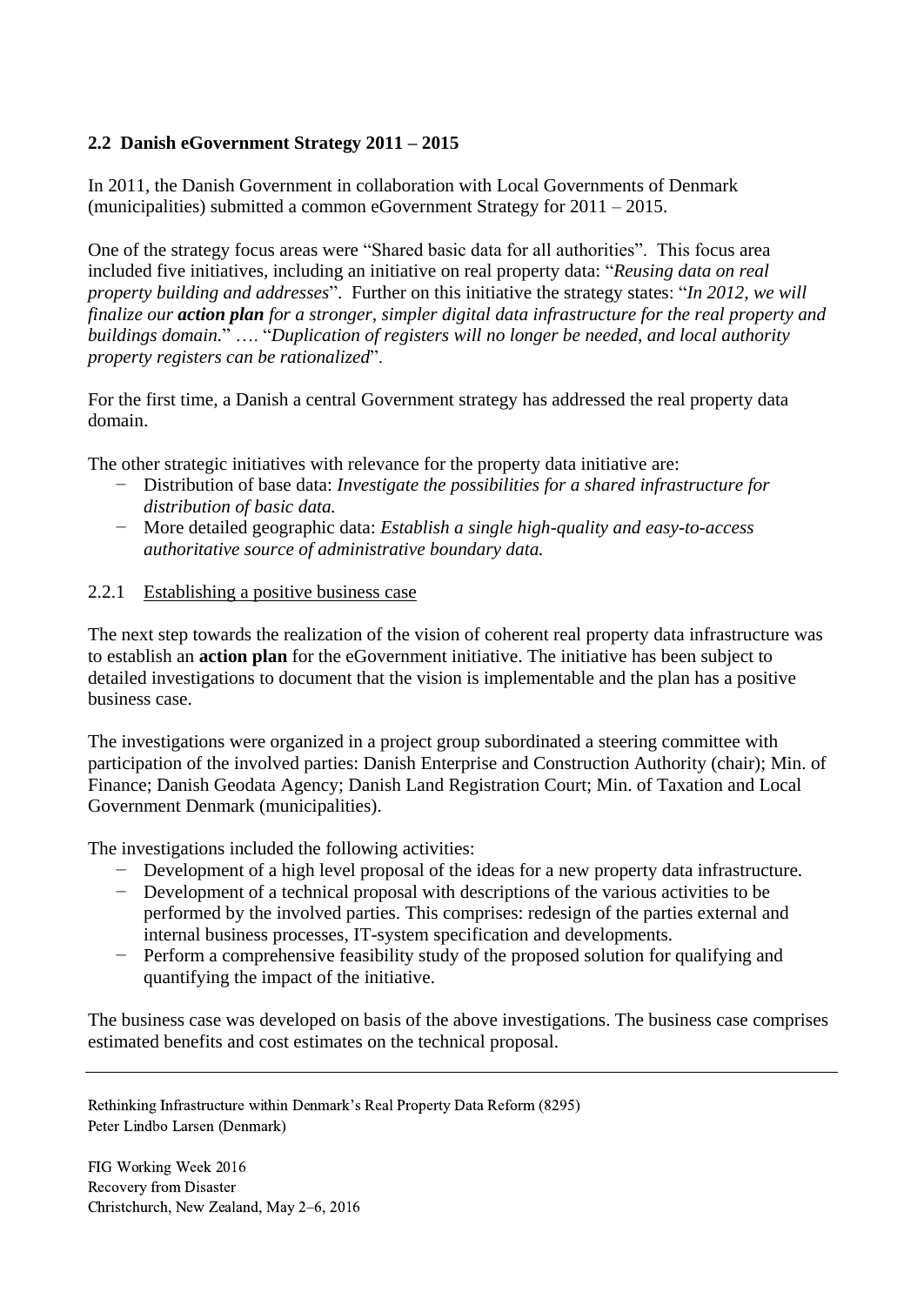In parallel with the eGovernment initiative, the Local Government of Denmark (municipalities) announced a renewal of the Municipal Land Taxation System that strongly dependents on the Municipal Property Register. Consequently, the municipalities need to substitute or renew the Municipal Property Register. The timing was perfect, since this major system renewal opens for inclusion of the Municipal Property Register into the overall business case.

The municipalities are primary beneficiaries of the initiative, mainly because they will save costs for development and maintenance of a replacement of the Municipal Property Register. Moreover, the municipalities will have general benefits of the new real property data infrastructure. The redesign of the business processes across registers saves personnel costs and contributes positively to the business case.

The register authorities are accountable for the IT-system investments

## 2.2.2 Establishing the Basic Data Program

As mentioned the *"property data initiative"* was not the only eGovernment Strategy initiative to be investigated. In parallel, six other basic data initiatives were analyzed including initiatives on: Addresses; Digital Elevation Model; Free geographical data, Person Data, Business Data and Data Distribution.

The business cases of each investigated initiative were compiled into a grand total business case. This business case was negotiated by the Min. of Finance and the Local Governments of Denmark (representing the 98 municipalities).

The **Danish Basic Data Program** organizes the seven initiatives. Each initiative is organized as individual sub-programs or projects. The basic data program coordinates the activities of the subprograms and projects. The overall objective of the basic data program is to ensure the efficient use of public primary data through improved quality, free access and joint distribution of data.

In October 2012, the board of ministers finally approved the business case and the property data initiative shifted status and became a program: the **Real Property Data Program** (RPDP).

The Basic Data Program is afterwards supplied with a sub-program with objective to provide standards and guidelines on data modelling and other IT-architecture issues.

The sub-program on Data Distribution is responsible for establishing the so called *Data Distributor* for provision of joint distribution of basic data across the Basic Data Program. This means that the RPDP will disseminate real property information via the *Data Distributor.*

In December 2015, McKinsey & Company reviewed the Danish Basic Data Program. Quotes from the executive summary of this review:

Rethinking Infrastructure within Denmark's Real Property Data Reform (8295) Peter Lindbo Larsen (Denmark)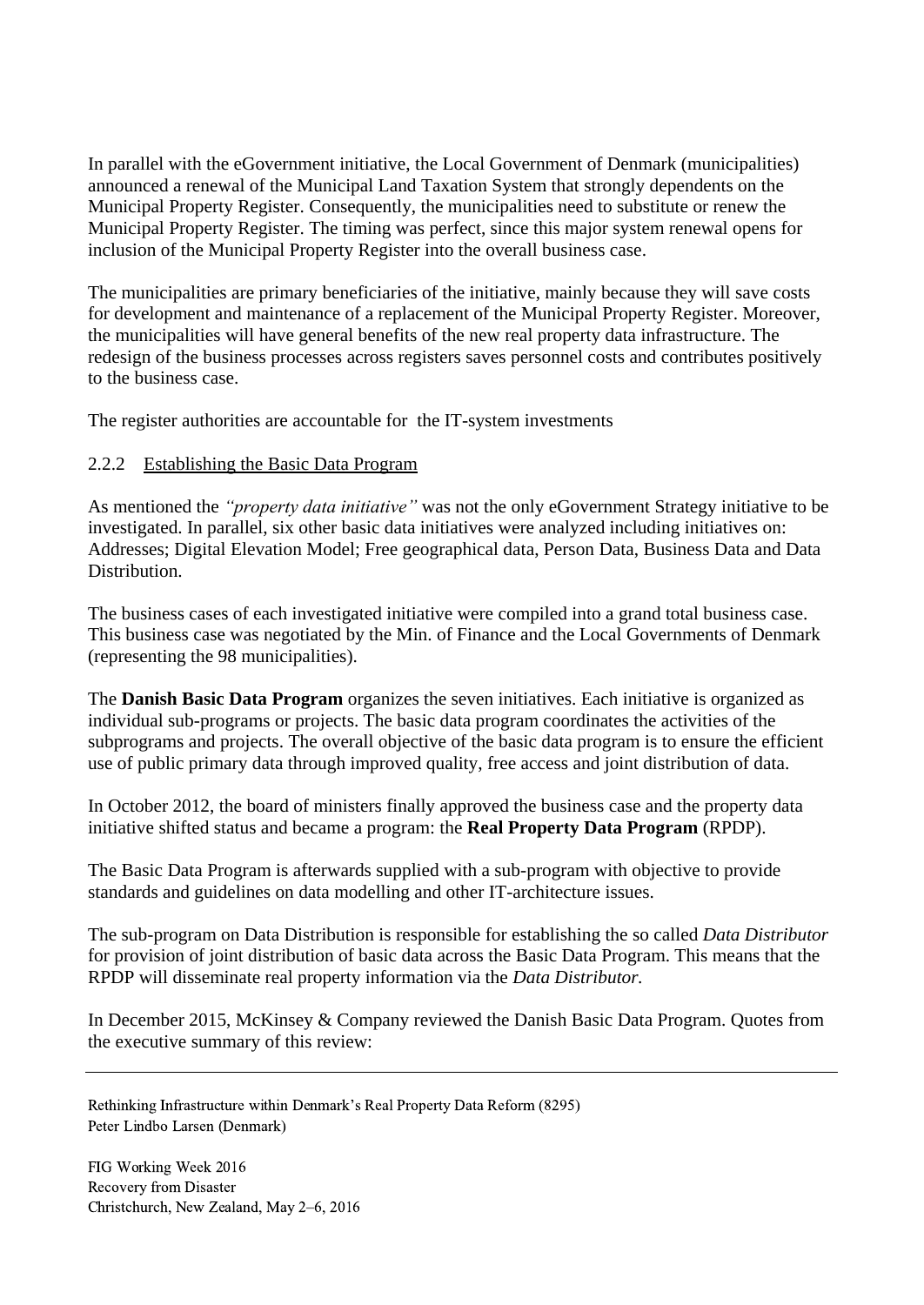- The Basic Data Program is progressing to meet the mark against its vision but incentive structure, governance, and information flow will require increased focus to deliver full potential.
- − From an international perspective, the Basic Data Program is a unique and ambitious program with no comparable peers.
- − Going forward, the program should consolidate and realize benefits before deciding on future capabilities to develop.

# **3. THE REAL PROPERTY DATA PROGRAM (RPDP)**

# **3.1 Scope of program**

Fortunately, the preliminary investigations have been rather detailed in the descriptions of tasks to be carried out. This was a great help for developing the terms of references (ToR) of the RPDP. The scope of work is defined in the agreed ToR and approved by the responsible ministers. The ToR delegates responsibilities to the participating bodies and provides clear descriptions of the specific tasks to be carried out.

# 3.1.1 Resolving technical interoperability barriers

The tax authorities and local governments for property valuation and the calculation of property tax will use information on properties, buildings and their owners in the property data registers. This makes the Municipal Property Register (ESR) redundant and after the transition to property data registers, the municipalities will therefore abandon maintaining the ESR.

A new register "Property Ownership Register" will be established to compensate for the fact that ESR will not be available for information of property owners.

A new unique property identification called BFE number will be established and used in the four property registers.

The Land Registry hands over the basic registration of condominiums and building on leased land to the Land Cadastre. This means that Land Cadastre will be responsible for the basic registration of all real property types: "Land parcels", "condominiums" and "buildings on leased land".

The RPDP impact on the central interoperability parameters is summarized in the below table.

Rethinking Infrastructure within Denmark's Real Property Data Reform (8295) Peter Lindbo Larsen (Denmark)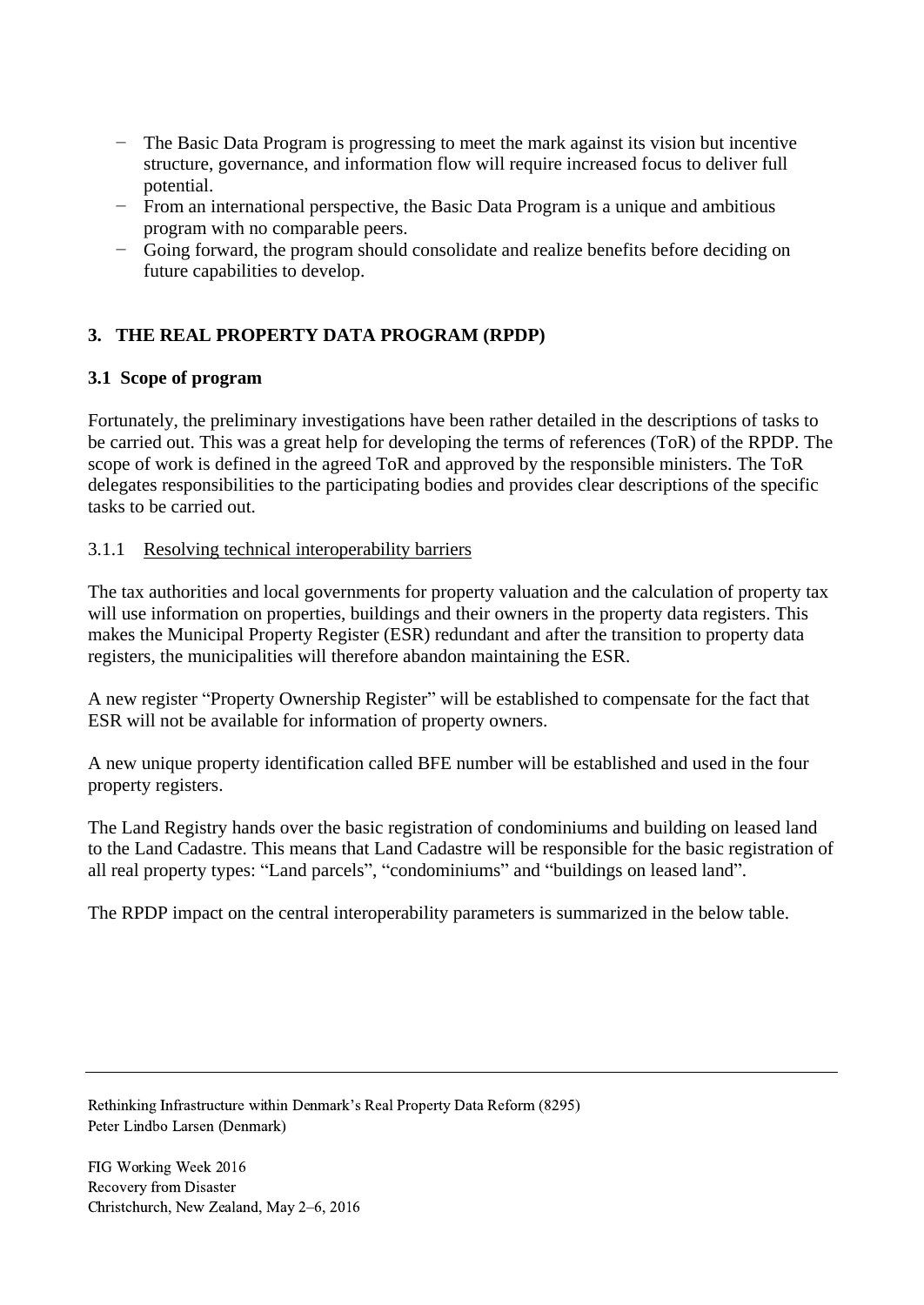| <b>Register</b>          | <b>Real property</b><br>term | <b>Property ID</b> | Property types in the<br>register |
|--------------------------|------------------------------|--------------------|-----------------------------------|
| <b>Land Cadastre</b>     | Cadastre property            | BFE-no (unique)    | Land parcel $(s)$                 |
|                          |                              |                    | Condominium                       |
|                          |                              |                    | Building on leased land           |
| <b>Land Registry</b>     | Cadastre property            | BFE-no (unique)    | Land parcel $(s)$                 |
|                          |                              |                    | Condominium                       |
|                          |                              |                    | Building on leased land           |
| Property Ownership       | Cadastre property            | BFE-no (unique)    | Land parcel $(s)$                 |
| Register                 |                              |                    | Condominium                       |
|                          |                              |                    | Building on leased land           |
| <b>Building Cadastre</b> | Cadastre property            | BFE-no (unique)    | Land parcel $(s)$                 |
|                          |                              |                    | Condominium                       |
|                          |                              |                    | Building on leased land           |

#### **Table 2: The RPDP makes the property infrastructure more consistent with respect to property identification, property terminology and data recorded in the registers.**

Basic data on properties and their owners in the Land Cadastre, Building Cadastre and the new Property Ownership Register will be disseminated via the Data Distributor and can be freely used by authorities and private for commercial as well as non-commercial purposes.

The Data Distributor will be based on a service and event-driven architecture. This will allow users to subscribe on specific events and receive real time notifications on data changes.

# 3.1.2 Resolving organizational and financial interoperability barriers

The organizational and financial issues mentioned in section 3.1.2 are all resolved.

The participating property registers neither individually nor as a group could establish the required funding and commitment to enforce the above infrastructure changes.

The organizational and financial issues were resolved because RPDP was approved at the highest political level. The RPDP from the beginning enjoyed political attention because the program implements the property data initiative of the Danish eGovernment strategy. Finally, the Min. of Finance provided the RPDP with the necessary political and financial scope that made the program possible.

# **3.2 Organization**

Danish parliamentary elections have led to a change of Government, which is the reason why the responsibility of the real property registers and the RPDP program management have moved to other ministries/agencies. The RPDP organizes the six projects:

− Four property register projects: 1) Land Cadastre; 2) Building Cadastre; 3) Property Ownership Register and 4) Land Registry.

Rethinking Infrastructure within Denmark's Real Property Data Reform (8295) Peter Lindbo Larsen (Denmark)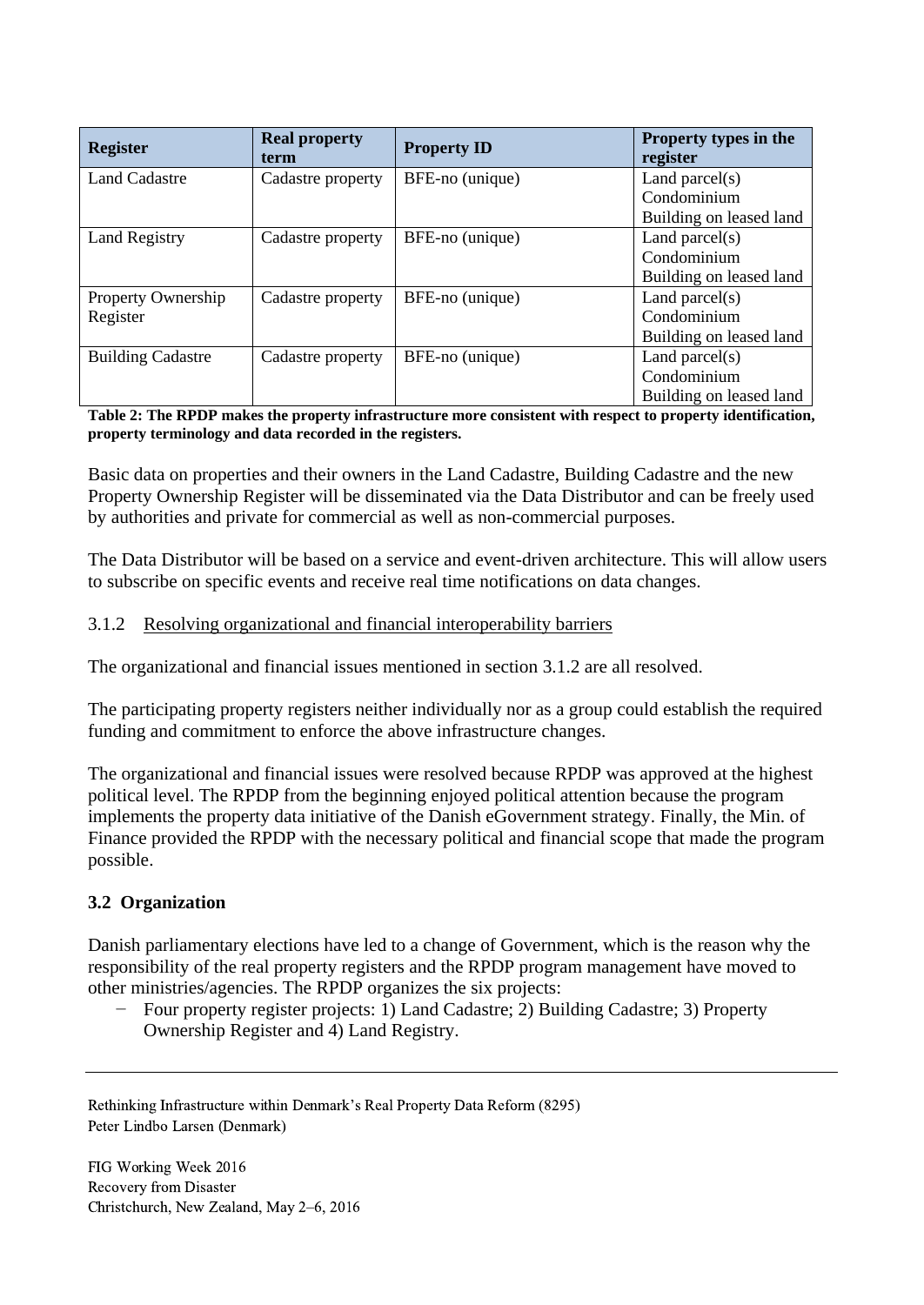- − Test project: Quality assurance, test planning and executing tests on transverse integration services.
- − Law project: Development of necessary changes to the legislation to legalize the register modifications.

The participating bodies and their responsibilities:

- − Agency for Data Supply and Efficiency: Program management, Test project and Law Project
- − Agency for Digitisation: Over all responsible for the Basic Data Program
- − Geodata Agency: Land Cadastre project and Property Ownership Register project
- − Min. of Taxation: Building Cadastre project
- − Land Registration Court: Land Registry project
- − Local Governments of Denmark: Principal user of property information for land taxation and other purposes
- − Min. of Taxation: Principal user of property information for property evaluation purpose

The private sector is continuously informed and involved so they can prepare for their operations. The financial sector, state agents, lawyers, and other real property market stakeholders are members of the RPDP professional users' forum, which meets quarterly. Moreover, the financial sector is involved is test preparations.

## **3.3 On the implementation of the RPDP**

The RPDP applies a business-focused approach in the implementation of the agreed infrastructure improvements and IT-system updates. The estimated economic gain related to the program implementation relies on the assumption that business processes using the data infrastructure are more efficiently performed. This requires that the business processes are considered a whole and across registers. Traditionally, the registers have focused on internal processes and have devoted little attention to the transverse processes that are connecting the registers. A key issue for the RPDP, in collaboration with the registers, is to establish a mutual understanding of the transverse business processes.

## 3.3.1 Managing system architecture components

Management of system architecture is an iterative process. After each iteration, the involved people reach a higher level of understanding, while the maturity of the program and its projects increases. During this process, it is important to have firm agreements on the achievements. Figure 1 illustrates the iterations from the lowest level of maturity to the stage where the project fully understands the process.

The first iteration defines the business processes and establishes and overview of the terminology involved in the processes. Hereafter the needs of IT-support are brought into consideration. The second iteration focuses on the traverse business processes and the information needed for this processes. Furthermore, the high level of IT-system integrations are analyzed.

Rethinking Infrastructure within Denmark's Real Property Data Reform (8295) Peter Lindbo Larsen (Denmark)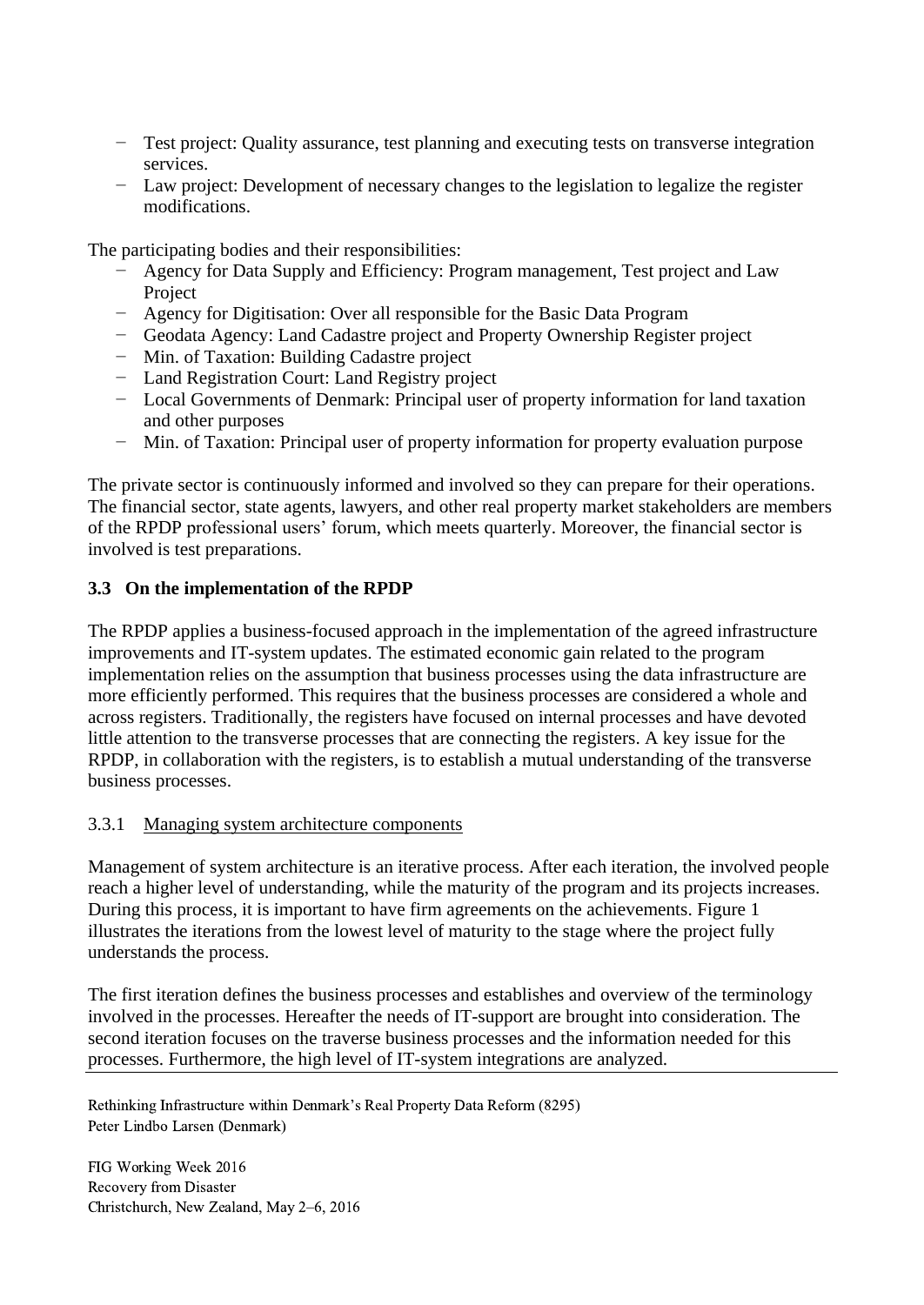The first two iterations aim at establishing an agreed-upon stakeholder view. This view is described in the target architecture document. In this context, the stakeholders are the collaborating property registers and representatives of major data users, i.e. municipal and tax authorities. The target architecture is a key program management document to be agreed by the program steering committee.



**Figure 1: Management of system architecture components**

The third iteration aims at establishing an agreed view on the internal system architecture of each register. On basis of the target architecture, each register project develops the solution architecture for that particular register. The solution architecture comprises descriptions of the registers: internal processes, logical data model and service integrations. The register projects are accountable for the solution architecture documentation; however, the RPDP shall agree on the service integration descriptions.

The fourth iteration establishes the registers' details system specifications and technical requirements for the later tender process.

The described process with four iterations appears to be a straight-forward progression. In reality, each iteration requires more rounds for completion. Similarly, there will be back loops because changes at lower levels shall be reflected in higher-level documents.

Rethinking Infrastructure within Denmark's Real Property Data Reform (8295) Peter Lindbo Larsen (Denmark)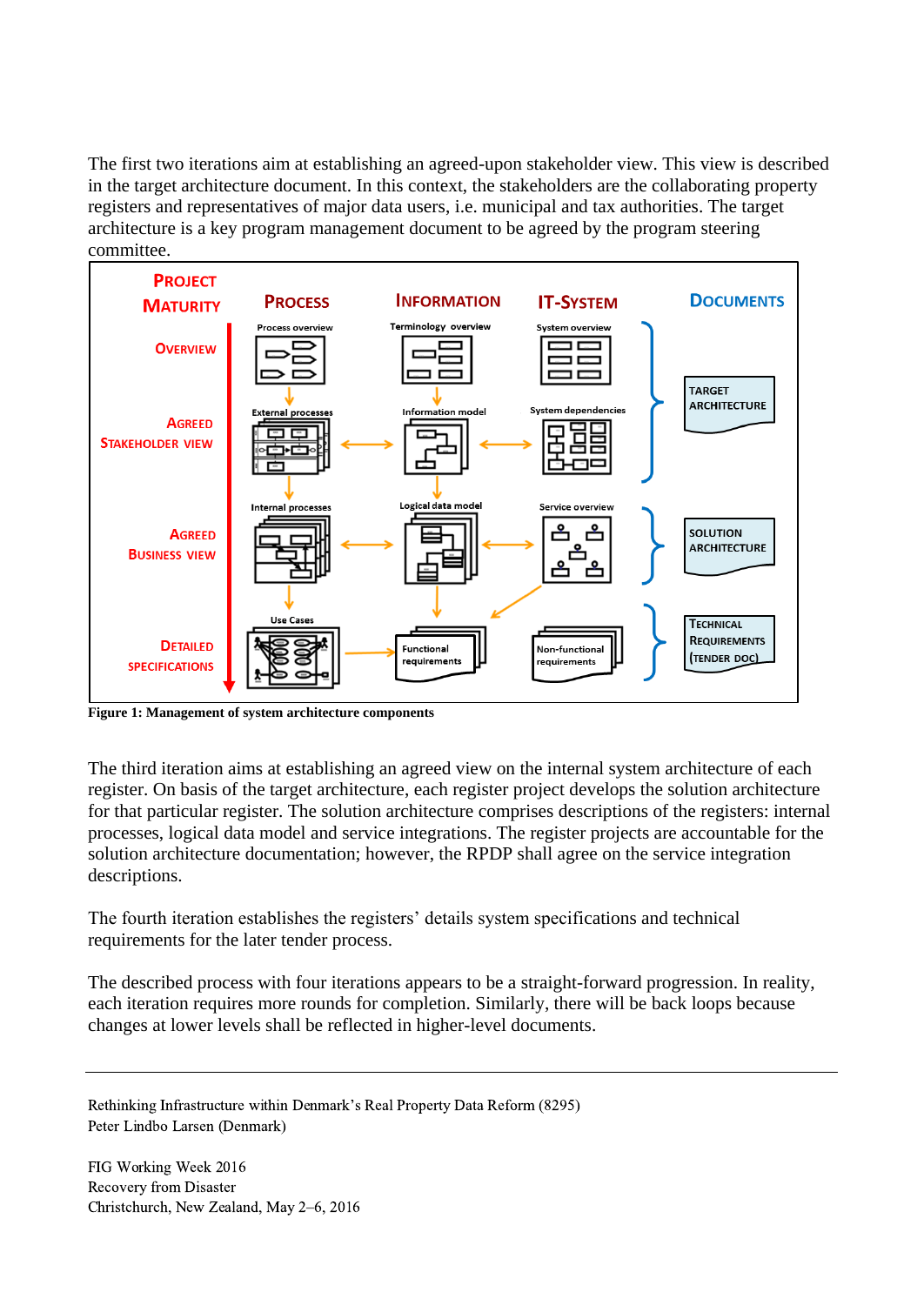At the time of writing, the RPDP and the associated registers have completed the above iterative process and the IT-system developments are in progress. The above approach has proven to be powerful for managing joint system architectures in programs with parallel IT-system developments. The approach has also been useful for change management purposes.

# 3.3.2 Data cleansing

The RPDP introduces the cadastral BFE-number as new property identifier to be used in four basic registers. BFE-numbers will replace the existing identifiers used in property ownership registrations, Building Cadastre and Land Registry.

The property registers property records have been compared and matched for identification of possible data inconsistencies. Afterwards, a comprehensive data cleansing has been performed to improve the data quality of property registers: errors are corrected, irrelevant information is removed, and missing data is supplied.

# 4. **CONCLUDING REMARKS**

Since the RPDP is still in progress and critical milestones are ahead, it is too early to draw final conclusions on the program achievements.

Thanks to the eGovernment initiative on the property data infrastructure and the support from the Basic Data Program, the RPDP has successfully removed the barriers that hinder interoperability improvement of the infrastructure.

In collaboration with the participating property data registers and the Basic Data Program, the RPDP has developed technical solutions to improve the interoperability. These solutions will be implemented in registers.

However, the technical achievements are only a step stone towards the ultimate goal of RPDP: the realization of the business case. The business case assumes that basic property data registers are sufficient to substitute the Municipal Property Register. For the program has therefore been a severe issue to priorities of the Municipal business interests. This conflicts from time to time with the registers' interests to stick to their own core businesses.

# 4.1 **Upcoming challenges**

The PRDP is on schedule and the basic real property registers are expected in operation by May 2017.

Towards May 2017, the RPDP are facing the following major challenges:

*−* Establishing a consistent test data population in seven basic data registers: *Production data will be converted to the registers' new data models and assigned BFE-numbers.*

Rethinking Infrastructure within Denmark's Real Property Data Reform (8295) Peter Lindbo Larsen (Denmark)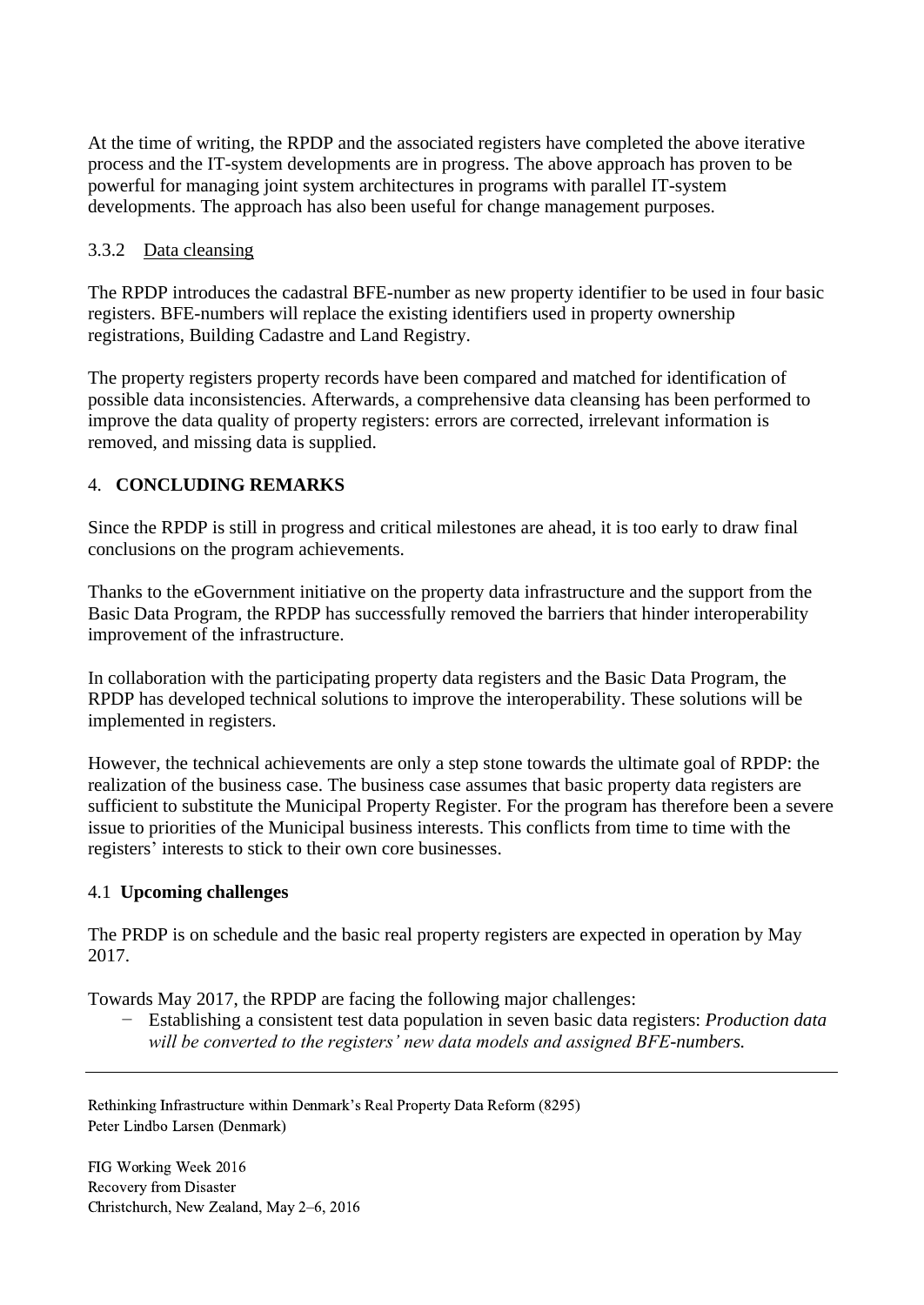- *−* Test of interfaces: *The register projects establish several web services and event messaging service on the Data Distributor. These service interfaces shall be successfully tested prior to integration tests.*
- *−* Integration tests: The PRPD traverse business operations of the basic registers are subject to tests. *These tests include register-to-register data updates and event handling.*
- *−* Users' tests: *seven basic data registers participate in end-to-end tests together with the Municipal Land Taxation System and State Land Valuation System.*
- *−* Final installation: *Installation of property registers in production environments. Nationwide data conversion, including assignment of BFE-number, and data upload to the Data Distributor*

## **ACKNOWLEDGMENTS**

I want to thank my colleague at the Agency for Data Supply and Efficiency Mr Jørgen Skrubbeltrang for fruitful collaboration.

# **REFERENCES**

Danish Agency for Digitization: "eGOVERNMENT strategy 2011-2015", 2011, [http://www.digst.dk/~/media/Files/Digitaliseringsstrategi/Engelsk\\_strategi\\_tilgaengelig.pdf](http://www.digst.dk/~/media/Files/Digitaliseringsstrategi/Engelsk_strategi_tilgaengelig.pdf)

Danish Agency for Digitization: "Good Basic Data for Everyone – A Driver for Growth and Efficiency",

[http://www.digst.dk/~/media/Files/English/Grunddata\\_UK\\_web\\_05102012\\_Publication.pdf](http://www.digst.dk/~/media/Files/English/Grunddata_UK_web_05102012_Publication.pdf)

Danish Agency for Digitization: "Introduction to national enterprise architecture in Denmark", <http://arkitekturguiden.digitaliser.dk/introduction-national-enterprise-architecture-denmark>

Danish Agency for Data Supply and Efficiency: Various details on the Real Property Data Program; <http://grunddata-ejendom-adresse.dk/ejendomsdataprogrammet/0/12>

Skrubbeltrang, Jørgen: "Infrastructure for Real Property Information – One Stop Shopping", 2015, FIG Working Week 2015:

[https://www.fig.net/resources/proceedings/fig\\_proceedings/fig2015/papers/ts07h/TS07H\\_skrubbeltrang](https://www.fig.net/resources/proceedings/fig_proceedings/fig2015/papers/ts07h/TS07H_skrubbeltrang_7732_abs.pdf) [\\_7732\\_abs.pdf](https://www.fig.net/resources/proceedings/fig_proceedings/fig2015/papers/ts07h/TS07H_skrubbeltrang_7732_abs.pdf)

# **BIOGRAPHICAL NOTES**

## **Background**

- − MSc. in geodesy, cadastral science and planning, University of Aalborg, Denmark.
- − Postgraduate studies in computer science.
- − Licensed to conduct cadastral surveys in Denmark.
- − Member of the Danish Association of Chartered Surveyors, Denmark

## **Brief career history:**

Rethinking Infrastructure within Denmark's Real Property Data Reform (8295) Peter Lindbo Larsen (Denmark)